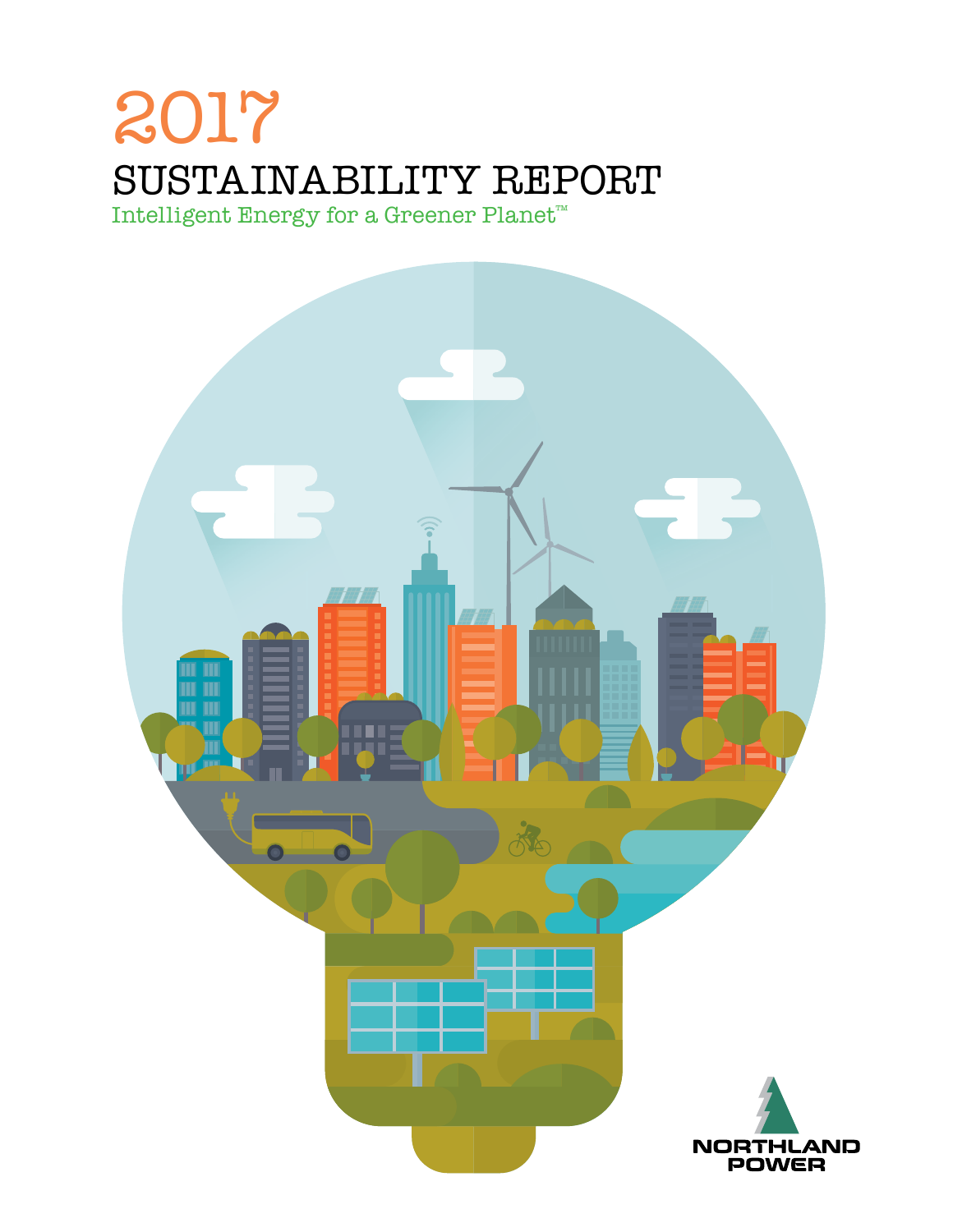# ABOUT NORTHLAND POWER

Northland Power ("Northland") is an independent Canadian power producer with 26 operating power generation facilities located in Canada, Germany and the Netherlands, including two offshore wind farms, four onshore wind farms, and 13 solar facilities. In addition, Northland is currently constructing the 269 megawatts (MW) Deutsche Bucht offshore wind project in the German North Sea and has a 60% equity stake in the 1,044 MW Hai Long projects under development in Taiwan. We develop, finance, build, own and operate our own power generation facilities that produce electricity from clean-burning natural gas and renewable resources such as wind, solar and biomass.

For over thirty years, Northland has generated Intelligent Energy for a Greener Planet, creating long-term value for shareholders and helping the world to strive for a more sustainable future.



*Note: all dollar values are in CAD unless otherwise stated.*

#### **Contents**

| About Northland Power                    | $\mathbf{2}$ |
|------------------------------------------|--------------|
| Letter from the President & CEO          | 4            |
| Letter from the CFO                      | 5            |
| Our Vision                               | 6            |
| About This Report                        | 7            |
| 2017 Operational Highlights              | 8            |
| Inspired Workforce                       | 9            |
| Becoming a Leader in Clean, Green Power  | 11           |
| Creating Prosperity for all Stakeholders | 15           |
| Corporate Governance                     | 17           |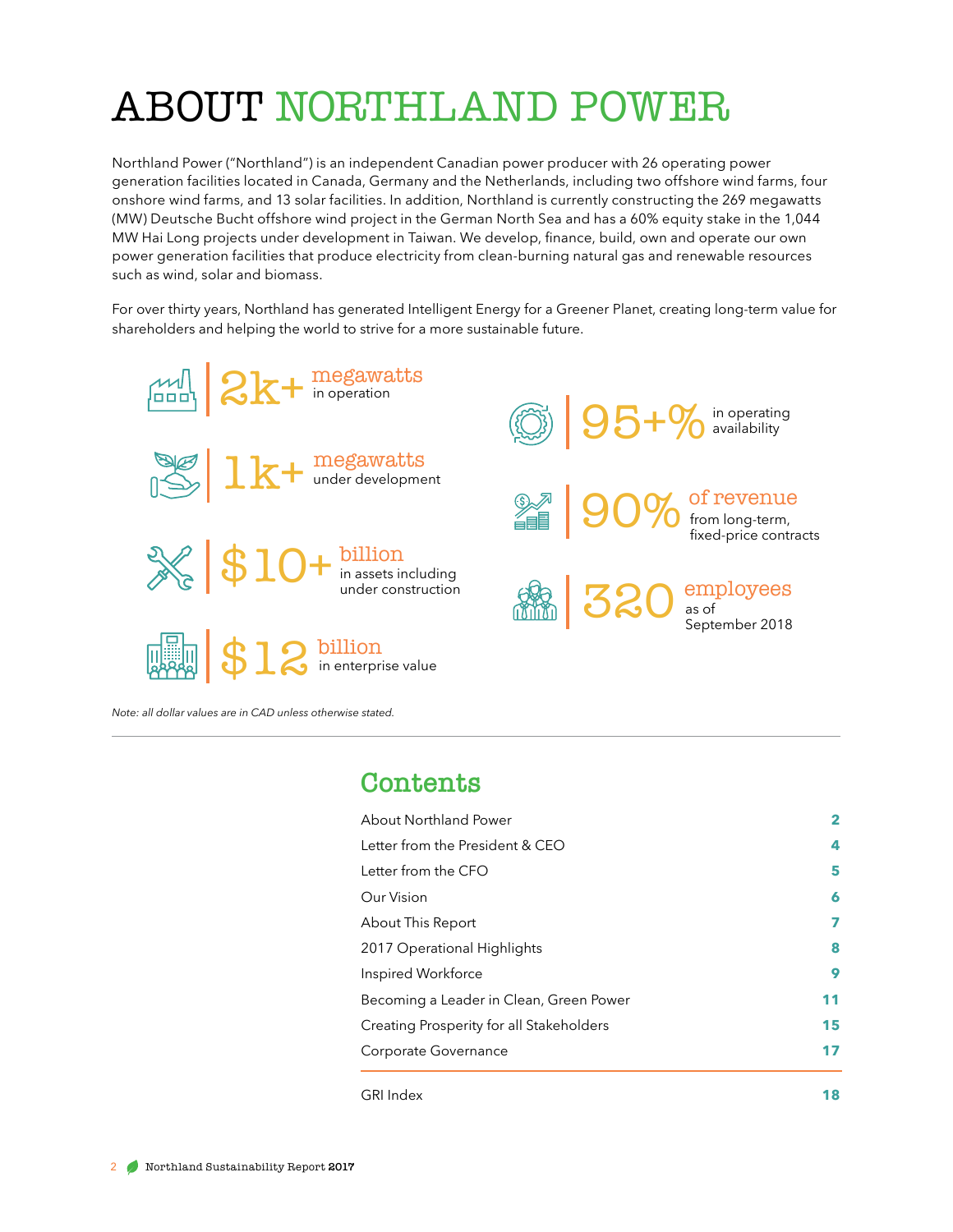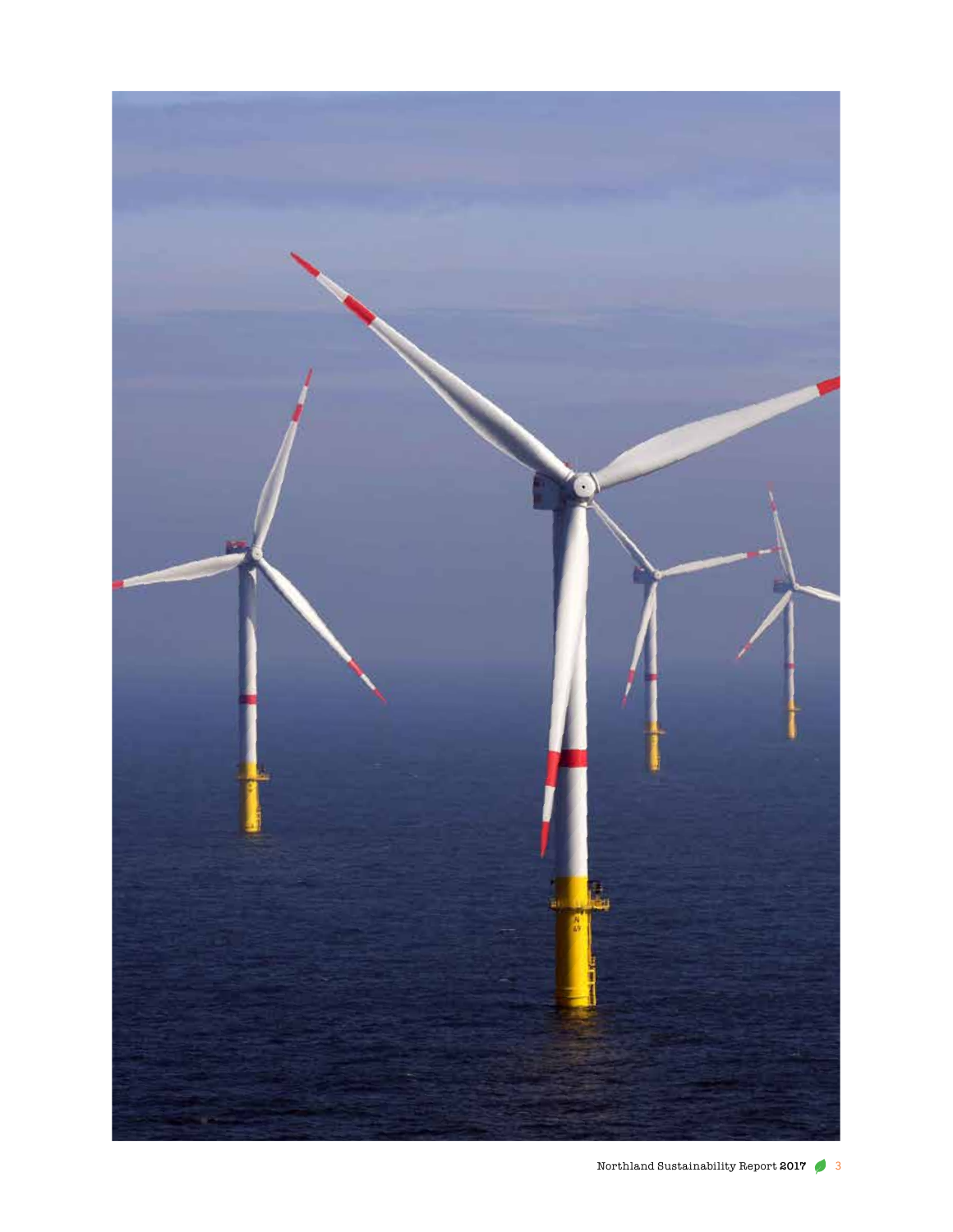#### **Letter from the President & CEO**



**Mike Crawley** CEO



For Northland Power, 2017 was a transformative year. We completed and brought into operation our first two offshore wind farms, Gemini in the Netherlands and Nordsee One in Germany. Not only did these projects demonstrate our ability to deliver major power infrastructure on budget and on schedule, but they also highlight the value of our focus on international growth and offshore wind power. With these two European wind farms in our portfolio, the majority of Northland's power is now renewably sourced.

While the rest of the power-generation industry is shifting away from carbon-intensive technologies, at Northland, we have always focused on clean and green energy. Today, we operate 26 power generation facilities in Canada, Germany and the Netherlands, including seven thermal facilities, six wind, and 13 solar farms. Our continued focus on sustainable growth has been successful: in 2017, our generating capacity increased by 46% over 2016 to 2,458 MW (2,029 MW net Northland interest), and our adjusted EBITDA increased by 22% to \$765 million. We are currently building the 269 MW Deutsche Bucht project, an offshore wind farm in Germany that should be in operation by the end of 2019. To date in 2018, our Hai Long 2 and Hai Long 3 offshore wind farm projects have been awarded 1,044 MW by the Taiwan Bureau of Energy, and advanced development work is underway.

Northland's commitment to sustainability is clearly articulated through the three pillars in our vision statement. The first of these pillars, an inspired workforce, reflects that, ultimately, Northland's strength is its people. Our projects may be built with state-of-the-art technologies, but they are conceived, designed, financed, and managed by a team of highly motivated and talented professionals. As we take our place on the global stage and compete against much larger companies, our competitive edge comes from our success in attracting and retaining top-tier talent. As a company, we strive to treat everyone fairly and ethically, and to keep them safe on the job. We have nurtured a corporate culture that blends people of diverse skill sets and backgrounds, that encourages independent thought, that allows everyone to speak their mind and that encourages people to speak up when necessary.

The second pillar is our commitment to develop, own, construct and operate sustainable infrastructure assets. Our pivot to predominantly renewable power generation has put us at the forefront of the global move to decarbonization of energy production. As the field matures, we will continue to differentiate ourselves through boldness in project conception and execution and our use of new technologies. With our Deutsche Bucht project, for example, our innovative pilot application of "Mono Bucket" suction technology in two of the turbine foundations has added 17 MW of power, while reducing underwater noise and its effect on marine mammals, compared to traditional construction techniques, and increasing the project's profitability.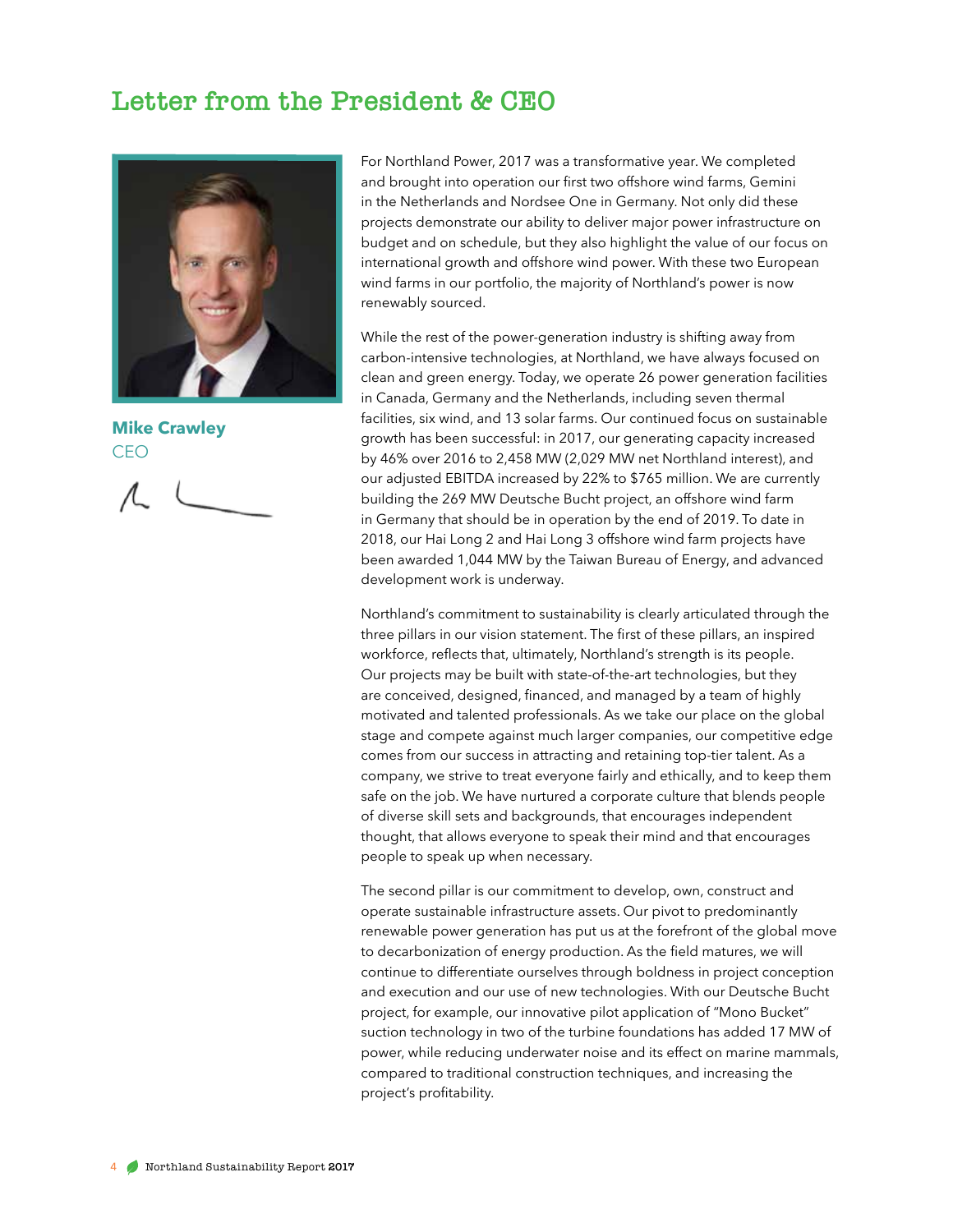At Northland, we don't "build and sell". We develop, finance, build, own and operate our assets throughout their lifecycle. As a result, we make long-term commitments—which leads me to our third pillar: prosperity for all stakeholders. We are sensitive to the need for consultation and collaboration with our local communities, beginning long before construction begins and continuing after a power facility closes. We strive to be good neighbours and to deliver ongoing benefits to all, through community consultation, engagement and investments, First Nations partnerships and philanthropic endeavours.

For Northland, sustainability means conducting ourselves in a way that respects people and the environment. It means pursuing opportunities that represent a sustainable future for all. It also means conducting ourselves responsibly, as a company and as individuals. This Sustainability Report is an indication of our commitment to responsibility and transparency.

#### **Letter from the CFO**



**Paul Bradley** CFO

Bradly

When I think of the success that we, at Northland, have had in removing carbon-emitting energy generation from the world, I shake my head in amazement. In the Netherlands alone, our Gemini wind farm has replaced over 6% of the country's coal consumption. Between Gemini and Nordsee One, we have brought approximately \$6 billion in investment into existence to produce emissions-free power. These are remarkable achievements for what was once a small Canadian company.

In 2017, we demonstrated that we can launch and manage large projects and have a positive, meaningful impact on the environment and the planet. We won new contracts and augmented head office staff. We grew our investment base and increased the returns we provide our investors. We matured as a company in other ways as well: we began to formalize our charitable giving and embarked on the journey of reporting on our sustainability in greater detail.

In 2018, we continue to make progress on our Deutsche Bucht wind farm in Germany. If built, our Hai Long contracts in Taiwan will replace 1,044 MW of the country's nuclear and coal generation with offshore wind power. We are now on the stage with some very large, very experienced players, and we have shown that we can grab our share of the market.

Looking to the future, the renewable energy industry is becoming more competitive. We have responded by adjusting how we look at business risks, how we report, and how we work as a team. At the same time, it's important to note that we are not after growth for growth's sake. We only seek growth that adds sustainable value, allows us to preserve our capital and continues to pay stable dividends.

In closing, I would like to say that it is very satisfying to see what we are creating and accomplishing in this company. Northlanders have a genuine desire to contribute to making the world a better place. We are part of the solution, and we look forward to becoming an even bigger part.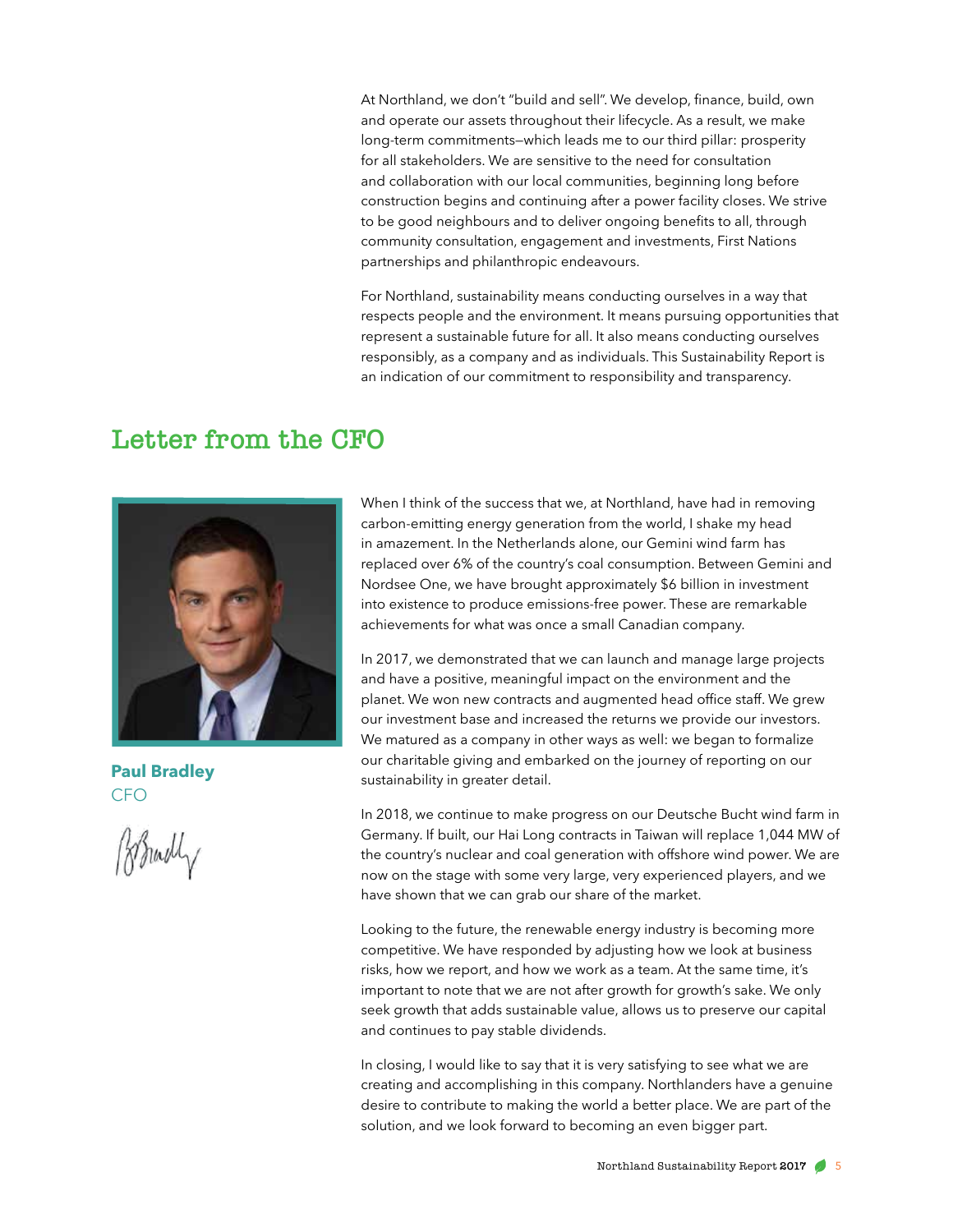# OUR VISION

**Northland's vision is to be a top clean and green developer, owner, constructor, and operator of sustainable infrastructure assets, inspiring our people to achieve a sustainable and prosperous future for all stakeholders. To achieve sustainability, we focus on our Three Pillars:**



**This report is organized to reflect our performance in each of our Three Pillars.**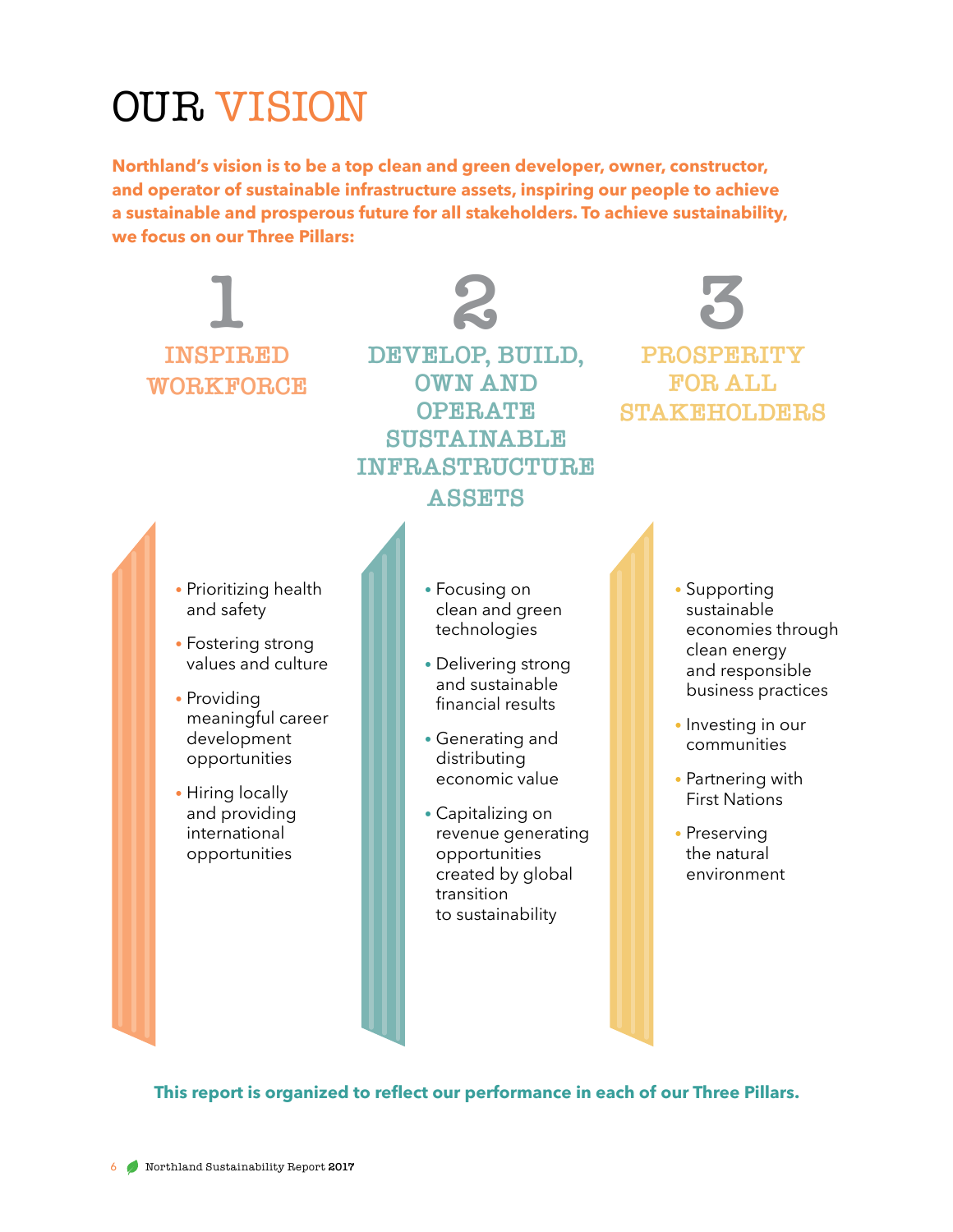# ABOUT THIS REPORT

We are proud to present our inaugural Sustainability Report, which highlights our achievements and the challenges faced in 2017. This report is informed by the Global Reporting Initiative (GRI) G4 Guidelines. It establishes benchmarks for future reports and marks a commitment to transparency in reporting. In 2018 and beyond, we will continue to develop our reporting strategy and related data collection standards, guided by frameworks such as the new GRI standards released in 2018.

### **GRI Declaration**

This report is informed by the principles of the GRI's G4 Guidelines. The GRI is an independent institution that has developed voluntary guidelines for sustainability reporting. We believe that employing the GRI reporting guidelines helps us maintain a high standard of transparency, clarity and comparability, and demonstrates our commitment to transparent reporting.

This report covers the period from January 1 through December 31, 2017. No external assurance was sought for the content of the report. The GRI Index can be found at the end of this report.

### **Boundaries of this report**

The information and data in this report relate only to Northland's sustainability policies and practices. Economic performance is not discussed in detail, nor is technical and operational data about our various projects and operations. For financial results, see our 2017 Annual Report and other statements and filings on our website, www.northlandpower. com. For comprehensive technical details regarding our projects and operations, also visit our website.

# **Rationale for reporting**

This report was created to provide investors and stakeholders with more information about how we contribute value to our host communities, serve our markets, benefit employees, and capitalize on opportunities related to climate change. At Northland, we strongly believe that sustainability reporting will help us improve our performance tracking and help us identify and address new risks and opportunities that face our business and our industry.

# **Stakeholders and materiality**

The content of this report is guided by common principles in sustainability reporting and our understanding of the needs of our stakeholders. It is informed by the Guidelines for a GRI G4 Core (self-reported) Sustainability Report.

With respect to our vision and this report, our stakeholders include employees and contractors, local governments, Indigenous groups, investors and debtholders, the general public, and the media, as well as special interest groups such as non-governmental organizations. In defining our stakeholders, we apply a broad definition of inclusiveness: any entities or individuals that may be significantly affected by our activities, products, and services, and/or who may in turn affect our ability to achieve our objectives.

Stakeholder engagement is key for informing our community consultation, strategy development, and risk management activities and helps us focus and prioritize our corporate sustainability initiatives. We interact with stakeholder groups to better understand and address the issues that matter most to our stakeholders and our business. We invite comments and dialogue at our Annual General Meeting and in our ongoing community consultations, especially in our frequent communications with our First Nations partners. As our sustainability reporting evolves over time, we hope to refine our identification of key stakeholder groups and the subjects of material interest to them.

We welcome comments though our website and by contacting us at **sustainability@northlandpower.com.**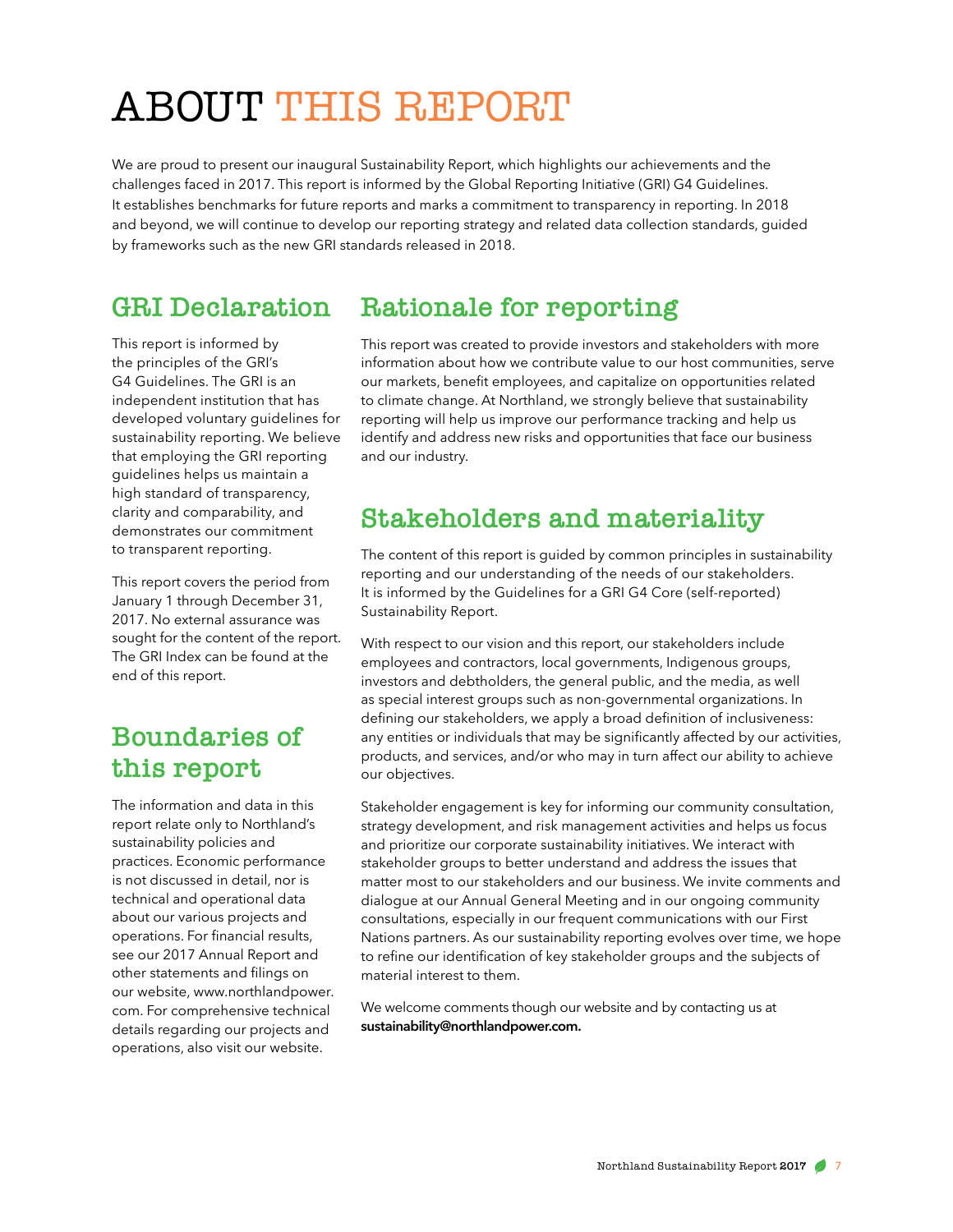# 2017 OPERATIONAL HIGHLIGHTS



**Solar**

| <b>Technology:</b>       | <b>Operating<sup>1</sup></b> : | Construction <sup>1</sup> : |
|--------------------------|--------------------------------|-----------------------------|
| <b>Thermal</b><br>       | 1,001 MW                       | $\overline{\phantom{0}}$    |
| Wind                     | 1.326 MW                       | <b>252 MW</b>               |
| Solar                    | <b>131 MW</b>                  | -                           |
| <b>Total (Gross)</b>     | 2,458 MW                       | <b>252 MW</b>               |
| Total (Net) <sup>2</sup> | 2,029 MW                       | <b>252 MW</b>               |
|                          |                                |                             |

1. As of December 31, 2017

2. Represents Northland's net economic interest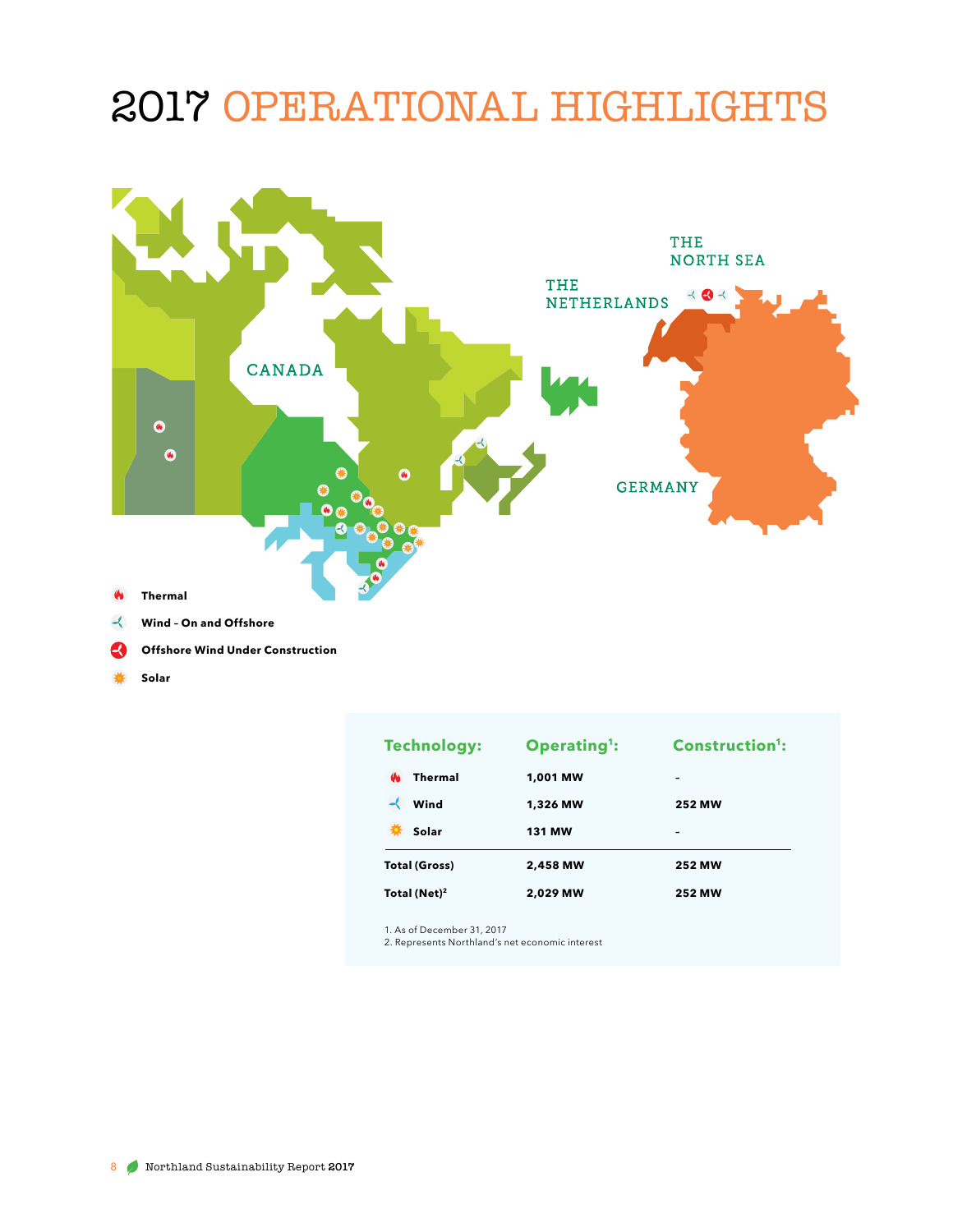# **INSPIRED WORKFORCE**

*Our goal is to inspire our people to achieve a sustainable, prosperous future for all our stakeholders. Our company is the sum total of our employees' strengths, and it is a company-wide focus to develop their careers and protect their health and safety.* 

### **Promoting workplace health and safety**

At each of our facilities, especially those in the construction phase, we strive to foster a safety-committed culture that begins with a strong sense of personal responsibility. A safe, well-trained workforce is a productive workforce. Currently, each facility has its own tailored Health and Safety Management System. Nine Joint Health & Safety Committees represent the larger facilities and five Safety Worker Representatives represent the smaller facilities. Health and safety performance, challenges and opportunities are reported monthly to our CEO and on a quarterly basis to the Board of Directors.

In over 30 years of operations, Northland has not experienced any fatalities. With a continued focus on maintaining and improving our safety culture, in 2017 we established a five-point Health and Safety Management System that includes:

- **• Management Leadership Commitment**
- **• Management System Manual**
- **• Employee Involvement**
- **• Performance Evaluation and Improvement**
- **• Communication and Training**

We also introduced a Safety Scorecard, for roll-out in 2018. These elements will standardize our health and safety performance across all Northland operations and allow us to improve monitoring and performance over time.

| <b>Employee Health and Safety (all 26 power</b><br>generation facilities and head office | As of Dec 31, 2017 |
|------------------------------------------------------------------------------------------|--------------------|
| <b>Employees in Health and Safety Committees</b>                                         | 40                 |
| (14% of workforce)                                                                       |                    |
| Total hours worked (all sites)                                                           | 626,100 hours      |
| Lost-time injuries                                                                       | 3                  |
| Days lost                                                                                | 14 work days       |
| Fatalities or critical injuries                                                          | $\Omega$           |
| Occupational illnesses                                                                   | $\Omega$           |
| Lost-Time Injury Frequency Rate (LTIFR)*                                                 | 1.01               |

*Employees only (no contractors) H & S Committees represent management and workers.* 

*\* LTIFR is the number of lost-time injuries per 200,000 hours worked. (lost-time injuries × 200,000) ÷ total hours worked per 100 employees. That is, for every 100 employees, 1.01 employees have been involved in a lost time injury.*

| Time Since Last Lost-Time Injury*                 | As of Dec 31, 2017           |
|---------------------------------------------------|------------------------------|
| <b>Thermal Generating Plants</b>                  |                              |
| Kingston                                          | 20 yrs 10 mos                |
| Iroquois Falls                                    | 8 yrs 8 mos                  |
| Thorold                                           | 7 yrs 10 mos                 |
| Spy Hill                                          | 6 yrs 2 mos                  |
| North Battleford                                  | 4 yrs 6 mos                  |
| Kirkland Lake                                     | $1$ yr $10$ mos              |
| Chapais                                           | 5 mos                        |
| <b>Onshore Wind Farms</b>                         |                              |
| 4 plants - all zero LTI since commercial opening  | since 2009, 2011, 2014, 2016 |
| <b>Solar Farms</b>                                |                              |
| 13 plants - all zero LTI since commercial opening | since 2013, 2014 and 2015    |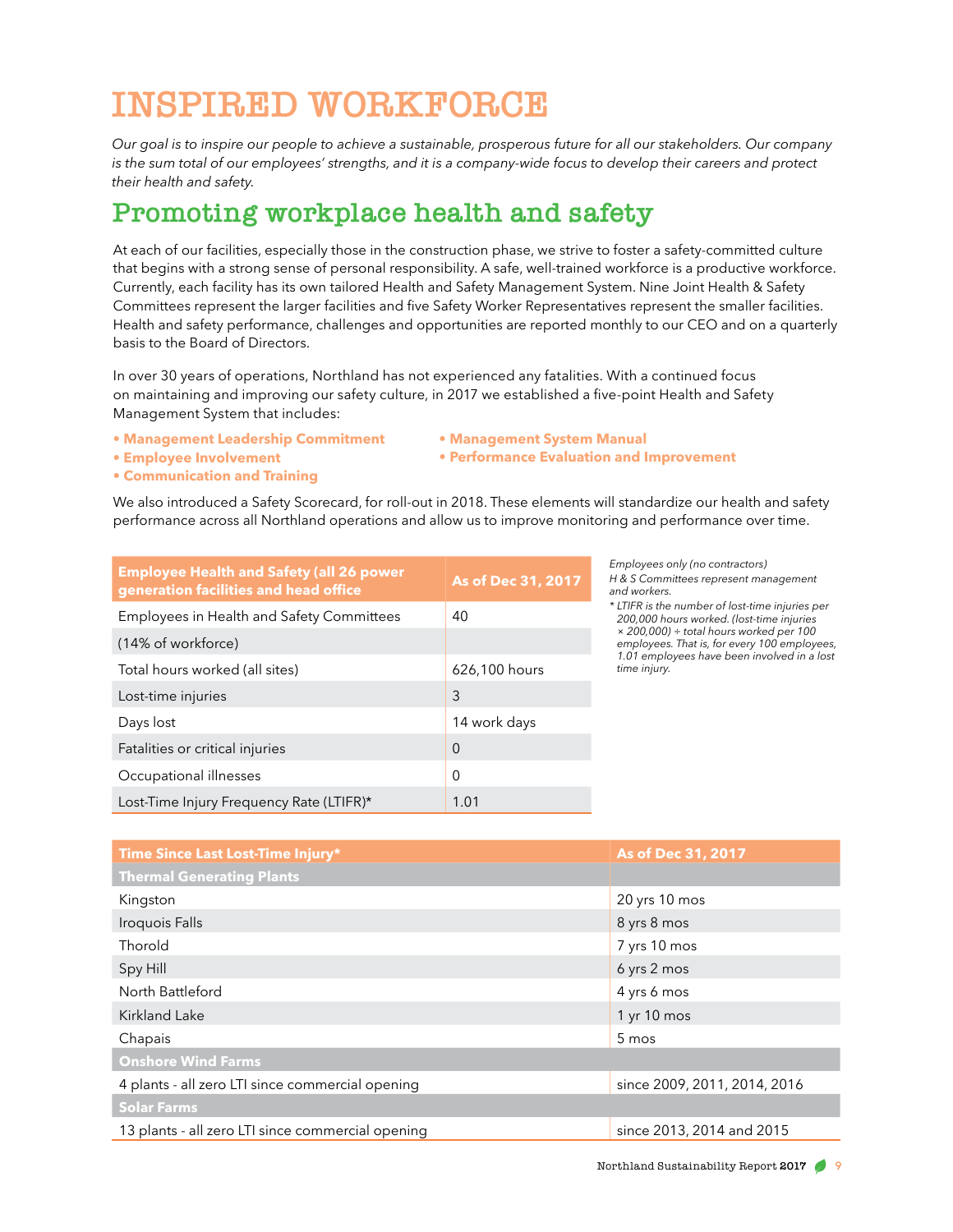#### *Case study*

#### Building teamwork with Habitat for Humanity

*Habitat for Humanity is an international non-profit association that raises money and builds housing for families in need. In 2017, we were proud to support Habitat for Humanity GTA. Employees from across the organization collected more than double the fundraising goal. On Build Day, Northland people showed up en masse to roll up their sleeves and help build a brighter future for local families.*



*\* Our overseas operations commenced commercial operation partway through the year; therefore, for 2017, some workforce information is only available for Canada.*

#### **Fostering strong values & culture**

Our corporate values include honesty and integrity, a commitment to excellence, and promotion of a spirit of entrepreneurship. We strive to create a culture of inclusivity that is reflected in our hiring, promotion, and overall human resource practices. All employees, officers, and directors are required to follow the company's policies and bylaws including its Code of Business Conduct and Ethics, which is intended to promote integrity and the highest level of ethical behaviour (for more information, visit www.northlandpower.com).

### **Providing meaningful life-long careers**

Everywhere we operate, we hope to be recognized as an employer of choice, as a result of our competitive wages and benefits and our policies of recognizing and rewarding employee performance and promoting from within. Our lean organizational structure allows everyone access to management and ensures that all voices are heard.

### **Hiring locally and providing international opportunities**

We preferentially hire and subcontract locally whenever practical and provide opportunities for hiring from our First Nations partner communities where feasible.

We provide exciting career development opportunities for our people, with the potential for national and international mobility. Employees are encouraged to have short-term and long-term goals to guide their training and education opportunities, and all employees are reimbursed for approved training, education, membership and association fees.

| <b>Workforce (Canada only)*</b>                              | 2017      |
|--------------------------------------------------------------|-----------|
| Total employees male/female                                  | 271       |
| Full-time/part-time ratio                                    | 268:3     |
| Male/female ratio                                            | 212:59    |
| Percentage covered by collective bargaining agreements       | 13.6%     |
| Investment in professional and career education and training | \$125,000 |

| <b>Global Workforce</b>                   | 2017         |
|-------------------------------------------|--------------|
| Employee wages and benefits               | \$46,964,100 |
| Investment in safety courses and training | \$300,000    |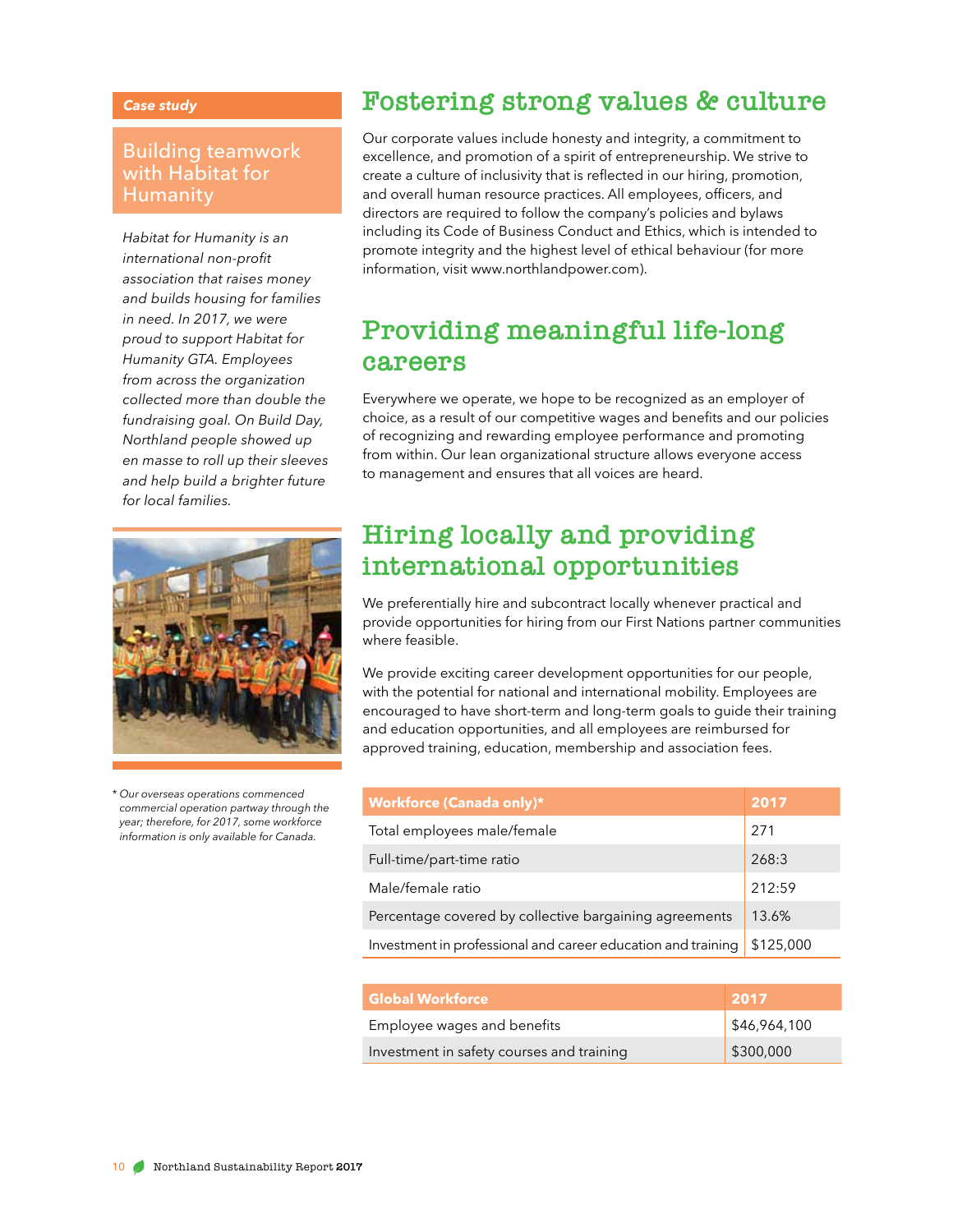#### *Case study*

#### Relay teaches conservation to elementary students and Indigenous communities

*Relay Education (formerly TREC)'s "Kids' World of Energy" Festival is an annual education event that directly engages and inspires over 11,000 elementary-school students and their parents. Through hands-on workshops, it makes the connection between energy and the environment and working towards an energy-conscious world.*  In 2017, we sponsored the Festival as well as Relay's "First Nations Kids' World of Energy" program, supporting *renewable energy workshops in elementary schools in First Nations communities across Ontario.*



# **BECOMING A LEADER IN CLEAN, GREEN POWER**

We believe that "intelligent energy" is energy that meets today's needs without compromising our shared future. *At Northland, we produce intelligent energy from sources that are sustainable in the long term and that contribute to global decarbonization and energy security.* 

### **Focusing on clean and green technologies**

Our power-producing facilities convert three energy sources to electricity:

- **• Thermal (natural gas and biomass)** Our seven thermal plants convert heat to electricity using clean-burning natural gas or carbon-neutral biomass; many of our newer projects operate their turbines only when the renewable source (sun or wind) is unavailable.
- **• Wind farms** Our four onshore and two offshore wind farms generate clean electricity from wind, usually replacing coal and nuclear power sources. A third offshore wind farm is under construction off the coast of Germany.
- **Solar** Our 13 solar farms, all in Ontario, generate clean electricity from the sun.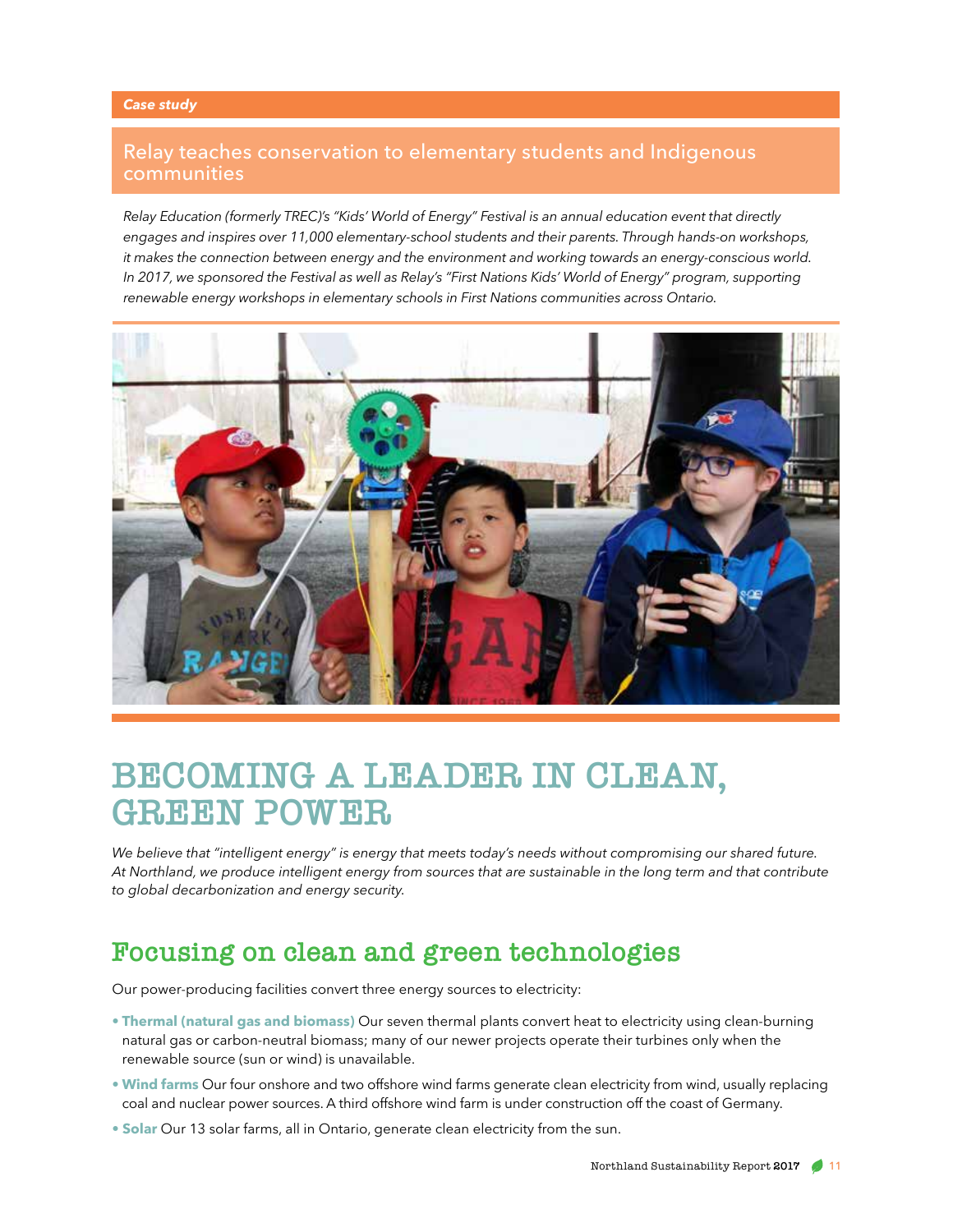## **Delivering strong and sustainable financial results**

Our ongoing research and development is focused on bringing down the cost of renewable power generation. By reducing costs and increasing efficiency, we improve the competitiveness and the economic feasibility of renewable power, thus improving its proliferation while improving returns from our installed portfolio of assets.

## **Generating and distributing economic value**

Most of our revenue comes from selling electricity under long-term revenue contracts. We continually reinvest in our operating assets to ensure maximum efficiency and long-term viability. We return value to our stakeholders in the form of salaries and wages, taxes, dividends, appreciation in share value, and shared revenue with landowners and First Nations. Our goal is high-quality results from every investment.

| <b>Economic Value Generated and Distributed</b> | 2017 (mill) |
|-------------------------------------------------|-------------|
| Revenues                                        | \$1,376.26  |
| Operating costs                                 | \$176.64    |
| Employee wages and benefits                     | \$46.96     |
| Retained earnings                               | \$295.59    |
| Payments to capital providers                   | \$625.45    |
| Payments to governments                         | N/A         |

# **The global transition to sustainability**

We see many new opportunities arising as the global awareness of climate change drives the decarbonization of energy generation. Weather patterns and severe weather events are causing reviews of government energy policies at the local, regional, and national levels. The European Union expects renewables to account for 70% of its total generation by 2040. Government policy changes and government incentives are driving a rise in renewables and coal retirement targets across the EU as well as Canada, the United States, Mexico, and other jurisdictions. In Asia, approximately 1,700 GW of renewables capacity is expected to be added over the next 25 years.

Our development teams are actively seeking new opportunities for renewable power installations in Canada, the United States and Europe, as well as in Asia and Latin America. Our experience and track record place us in a strong position as policy-makers seek trusted suppliers of renewable energy.

#### *Case study*

Innovative piling technology adds megawatts, reduces environmental impact

*Through a pilot project at our Deutsche Bucht wind farm project, we will erect two additional wind turbines using innovative Mono Bucket foundations. The technology eliminates the loud hammering of conventional foundationbuilding, reducing negative impacts on marine mammals. Deutsche Bucht will be the first offshore wind farm worldwide to test this new type of foundation structure under commercial operating conditions. The pilot offers the opportunity to test an environmentally sound solution that could be of benefit to future offshore wind farms. The learnings from this pilot could allow Northland to construct faster and at lower costs for certain site conditions at future offshore wind sites.* 

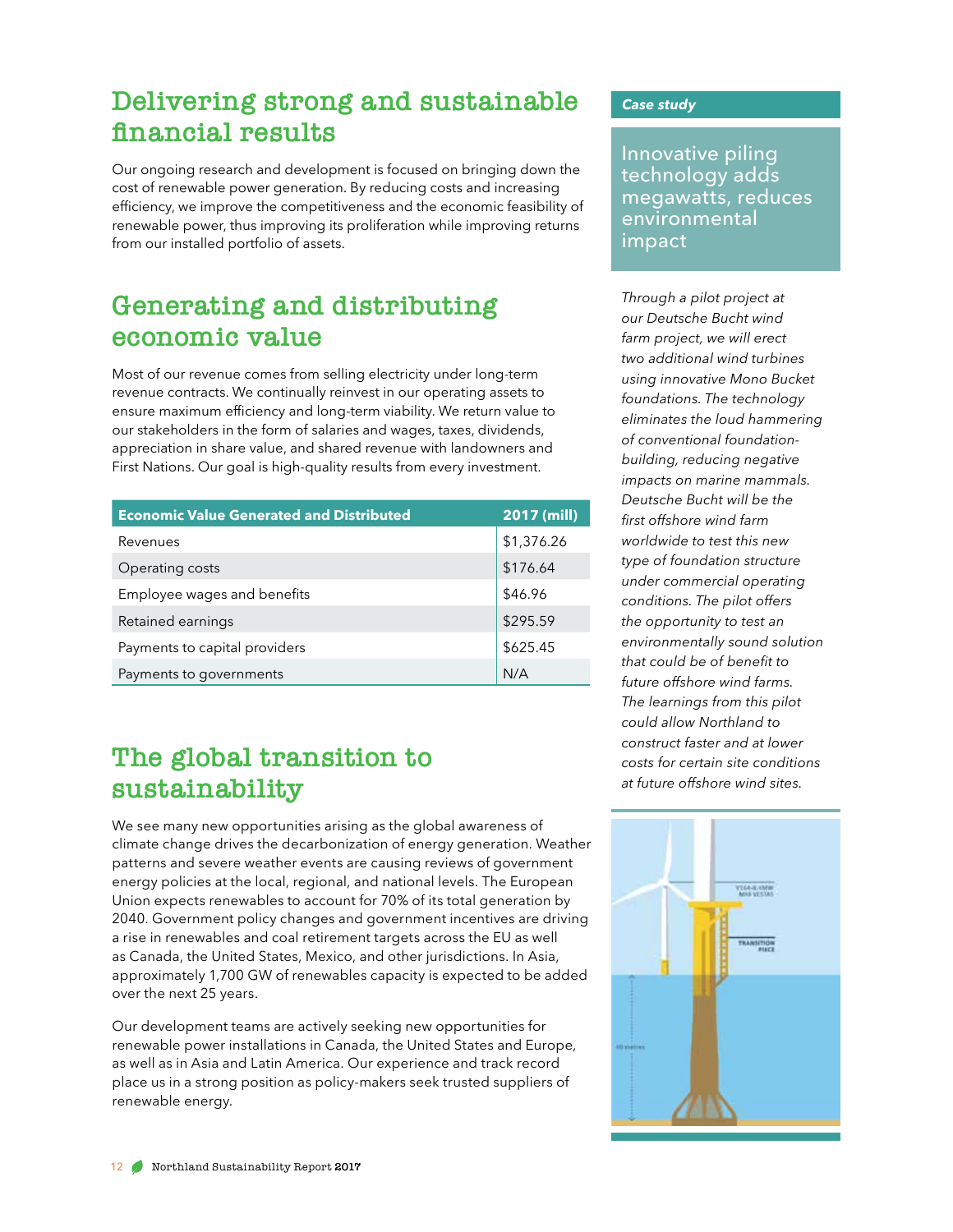#### *Case study*

#### Protecting vulnerable habitats

*While building our Gemini project in the North Sea, we worked closely with the Wadden Sea Association (Waddenvereniging) to lay a cable in the vulnerable Natura 2000 area while respecting the natural environment. The organization advocates for preservation of the Wadden Sea ecosystem, the largest unbroken system of intertidal sand and mud flats in the world. We were proud to present the Association with a donation at our Gemini grand opening event held in Amsterdam in May 2017, in appreciation of their support and collaboration.*



While government policy will play a strong role in the global energy transition, it is up to the industry to advance technologies and improve efficiencies to build ever-stronger business cases.



### **Committed to environmental sustainability**

We understand that our projects have an environmental impact, especially during the construction phase. We strive to improve the efficiency of our use of natural resources and to minimize and mitigate the effects of our operations on the land and water. We support stringent regulatory requirements and always aim to meet and, where possible, exceed applicable laws and regulations related to sustainable development and environmental practices.

In 2017, reportable environmental incidents at our facilities were as follows:

- Two minor silt runoffs at our Long Lake solar farm;
- Three phosphate exceedances at our Kirkland Lake thermal facility;
- Two minor oil leaks at our McLean's Mountain Wind Farm;
- A minor glycol spill as a result of a pipe rupture at our Iroquois Falls thermal facility;
- A notice of non-conformance was received related to the use of wood ash from our Chapais thermal facility as part of the remediation of a local, closed mine site;
- Accidental release of water combined with a propylene glycol solution at our North Battleford thermal facility due to a leaking buried pipe. Propylene glycol is used at this facility in lieu of highly toxic ethylene glycol, to reduce environmental impacts, should unintended releases occur.

No significant fines and sanctions related to environmental noncompliance were levied against any of our operations.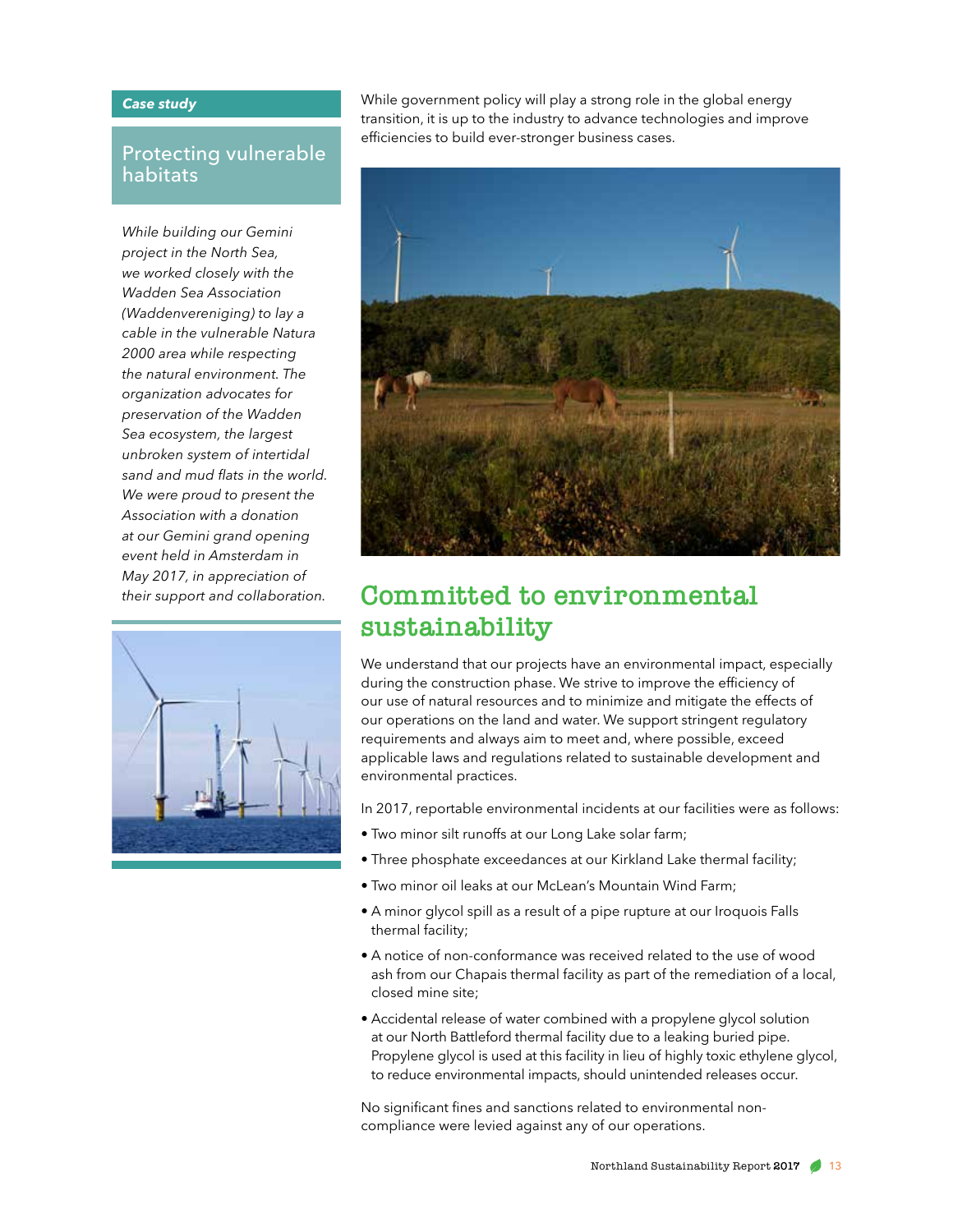| <b>Environmental performance*</b>                                  | 2017                                                       |                                                                                                                                                                                           |
|--------------------------------------------------------------------|------------------------------------------------------------|-------------------------------------------------------------------------------------------------------------------------------------------------------------------------------------------|
| Energy consumption by primary energy source (GJ of natural gas)    | 23,447,410                                                 |                                                                                                                                                                                           |
| Total water withdrawal by source $(m^3)$                           |                                                            | 71,065,573                                                                                                                                                                                |
| Water sources affected by withdrawal of water                      |                                                            | Rivers, lakes<br>4 sources (insignificant):<br>Welland Canal, Murdoch Creek<br>in Kirkland Lake, Abitibi River,<br>Iroquois Falls, and Kingston<br>takes its water out of Lake<br>Ontario |
| Direct greenhouse gas emissions                                    |                                                            | 1,178,378                                                                                                                                                                                 |
| NOx, SOx and other                                                 | VOC Emissions (metric tonnes)                              | 203                                                                                                                                                                                       |
| significant air emissions by<br>type and weight (metric<br>tonnes) | NOx Emissions as NO <sub>2</sub> MW 46 (metric tonnes)     | 2,367                                                                                                                                                                                     |
|                                                                    | SO <sub>x</sub> Emissions (metric tonnes)                  | 24                                                                                                                                                                                        |
|                                                                    | Total Particulate Matter (PM) emissions<br>(metric tonnes) | 132                                                                                                                                                                                       |

*\* These totals are from our combined Canadian operations. Energy consumption by primary source includes thermal facilities and does not include Chapais. The direct greenhouse gas emissions total includes thermal facilities and does not include Chapais. Water withdrawal is related to four of Northland's thermal facilities – IFPC, Thorold, KLPC, and Kingston. Thorold and IFPC return the vast majority of the water they take. A small portion of the water withdrawn at KLPC and Kingston evaporates in the facilities' cooling towers; the specific amount varies based on internal and external conditions. In total, approximately 93% of the removed waters are ultimately returned to their original source; the removed waters are returned in a similar or better state than when they were taken. We will consider the information needs of our stakeholders on an ongoing basis and expand our reporting boundaries accordingly.*

#### *Case study*

#### Supporting biodiversity in the North Sea

*Together with WNF (the Dutch branch of the World Wildlife Federation), Northland's Gemini offshore wind farm is supporting the long-term health of the North Sea ecosystem through the development of oyster banks. Shellfish banks are hotspots of biodiversity that contribute to a more healthy and resilient marine ecosystem. With 1,000 kg. of oysters situated around two turbines in the wind farm, Gemini and WNF will monitor survival, growth, reproduction and settlement of the oysters over the next several months.*

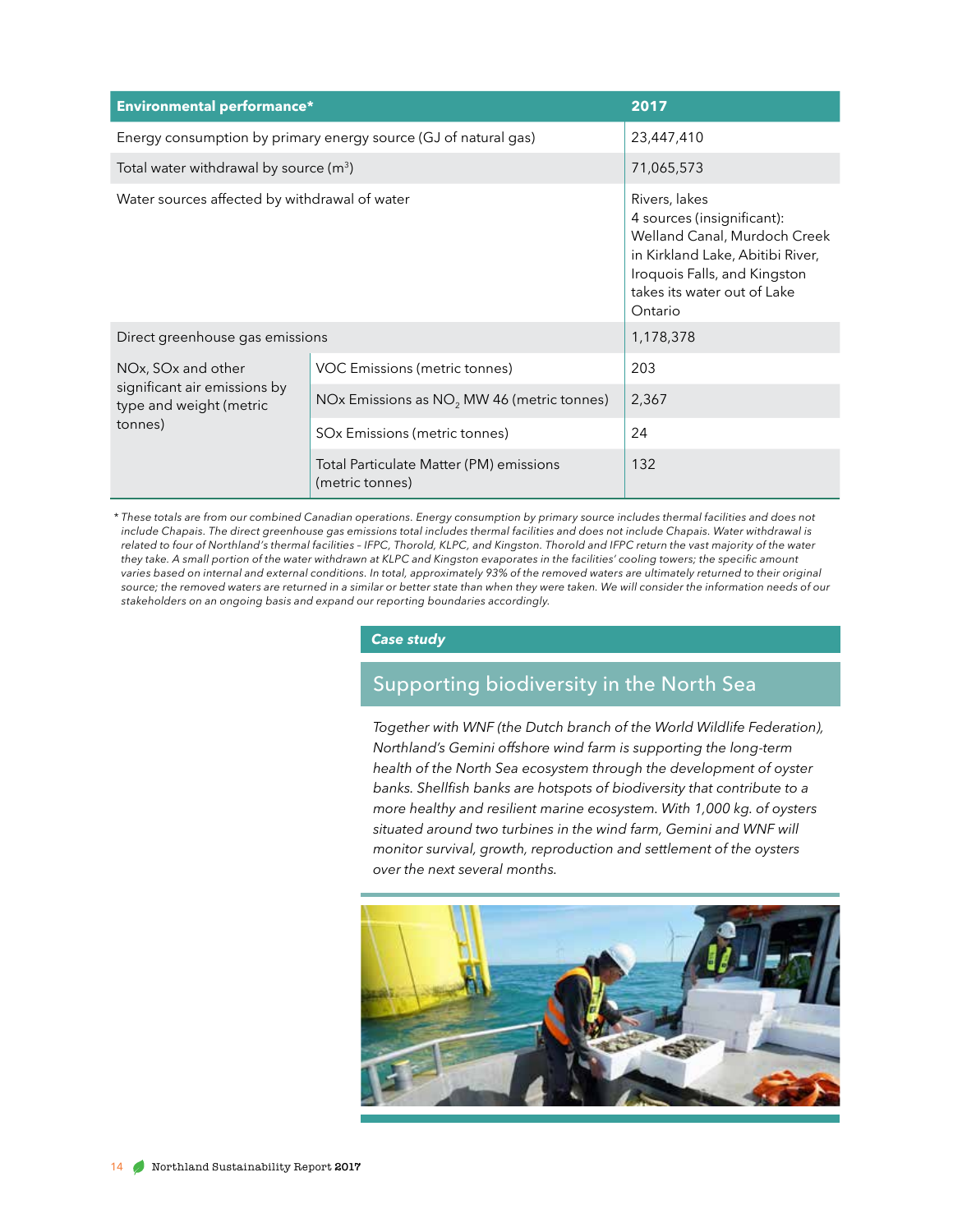# **CREATING PROSPERITY FOR ALL STAKEHOLDERS**

At Northland, intelligent energy generates economic sustainability. We pursue business opportunities that create and support sustainable prosperity for all of our stakeholders, from shareholders and Northlanders, to our First Nations partners and local communities, to governments and contractors.

Our clean and green power projects directly contribute to the global decarbonization of energy. In many cases, each megawatt of wind or solar power that we build and operate removes a megawatt of coal-burning energy from the world.

#### **Investing in our communities**

As a builder and operator, our commitments are long term: our community consultations begin early in the proposal phase and continue through construction and operations. We fully acknowledge and respect our obligations to consult with Indigenous communities and actively seek out opportunities to create value for, and in some cases formally partner with, Indigenous communities.

#### *The UN's Sustainable Development Goals*

*Of the United Nations' 17 Sustainable Development Goals, five are directly related to our business: Affordable and Clean Energy (#7); Decent Work and Economic Growth (# 8); Industry, Innovation and Infrastructure (#9); Sustainable Cities and Communities (#11); and Climate Action (#13).*

#### *Case study*

*On June 28, 2017, nearly 100 Northlanders, First Nations partners, and other community members gathered on beautiful Manitoulin Island to celebrate the partnership at our 60 MW wind farm. Organized with the United Chiefs and Councils of Mnidoo Mnising (UCCMM), the event celebrated the fact that the wind farm is generating clean renewable power and bringing in revenues that benefit the local communities. A traditional blessing was followed by a lunchtime feast of local whitefish.* 

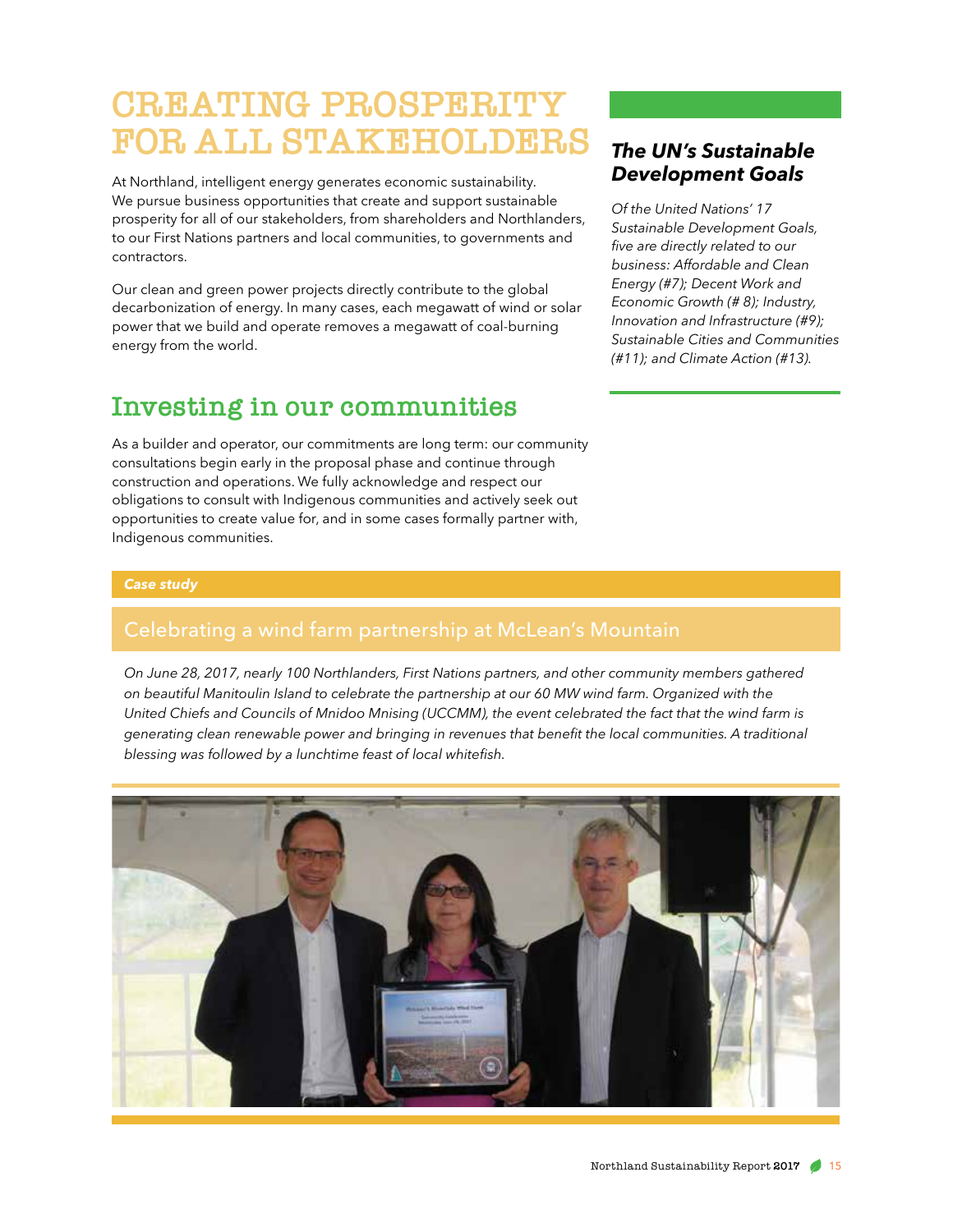## **Charitable and philanthropic contributions**

At all times, we strive to be good neighbours and to deliver ongoing benefits through community investments, partnerships and philanthropic commitments. We financially support non-profit activities and provide sponsorships, in-kind contributions, and donations of time. We make it a priority to invest in our host communities in a visible and meaningful way that enhances the lives of as many community members as possible while maintaining fiscal responsibility. We also encourage our staff to participate in fundraising activities, events, and volunteer activities, through our Charity of Choice program as well as monetary and in-kind donations.

In 2017, we began developing a company-wide community investment strategy, to help us become more strategic and consistent in our community contributions. One of our new commitments is as lead sponsor of the Gord Downie & Chanie Wenjack Fund's Legacy Schools Program, which embodies the commitment of Gord Downie and his survivors to aid our collective reconciliation journey through awareness, education, and action. We look forward to providing more detail on our strategy and initiatives in future reports.

#### *Case study*

# Little Native Hockey League

*The Little NHL (www.lnhl.ca) is a league of over 200 teams and approximately 3,000 First Nations players. The annual tournament, held in Mississauga, hosts over 500 games in four days. For years, Northland has supported teams from our partner First Nations to travel to Mississauga for the tournament.*



#### *Case study*

raises funds for sick children

For 31 years, Michael McLaughlin, a tireless Northland employee from Kirkland Lake, has volunteered with Bassin' for Kids, a bass-fishing tournament that has raised more than \$795,000. In 2017, Northland sponsored the event, matching the dollars raised by Michael's boat. The tournament's proceeds go to many organizations affiliated with sick children, including James D. Smyth Pediatric Stroke Fund, The Hospital for Sick Children Foundation, Camp Wabikon Foundation, and Camp Quality.

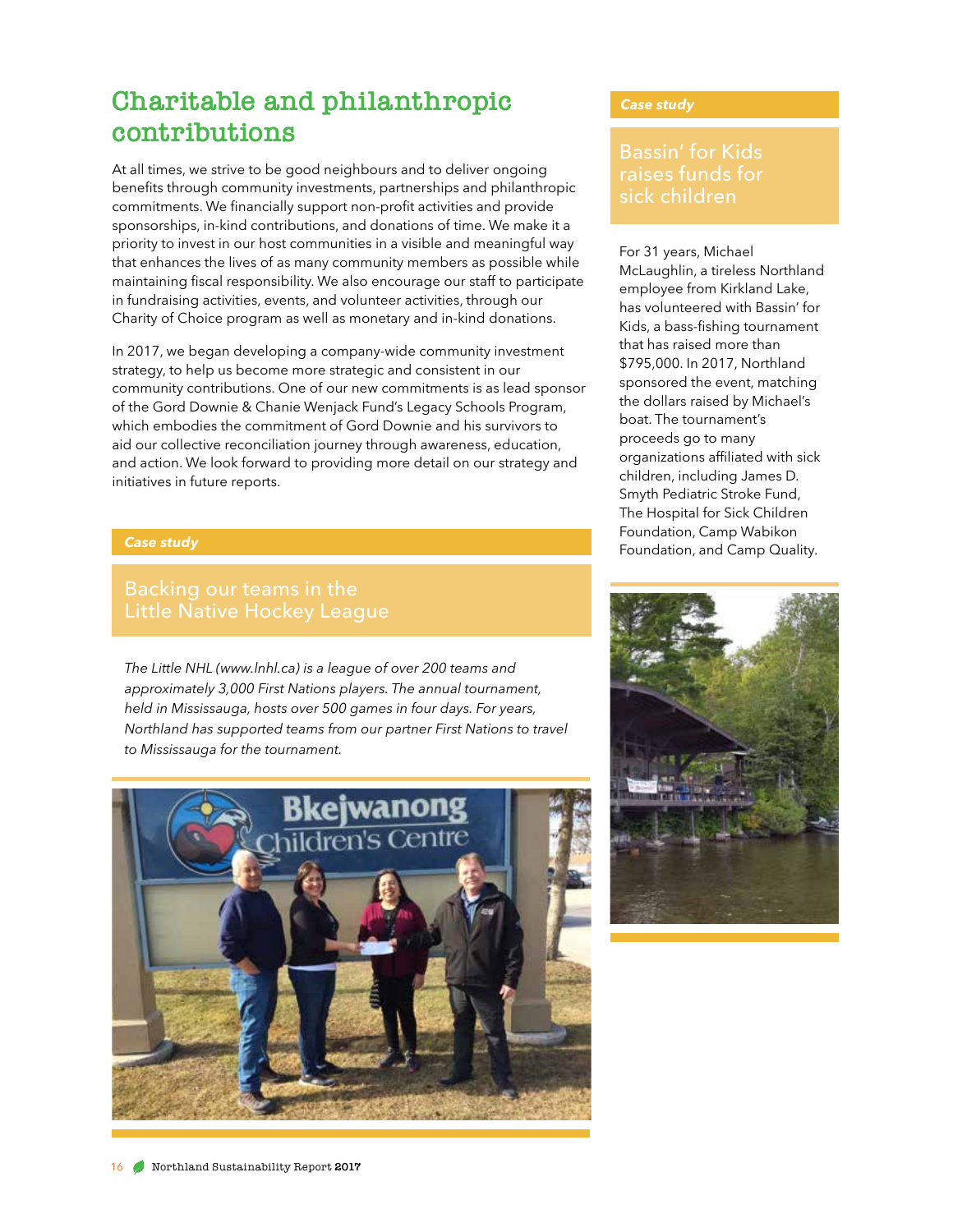# CORPORATE GOVERNANCE

Headquartered in Toronto, Canada, Northland partners with local communities, municipalities and independent developers to develop and operate power-generation facilities in Canada and Europe. Northland sells electricity under long-term revenue contracts and maintains an active development program to discover new and innovative power-generation opportunities to increase its production base and create value for all shareholders and stakeholders.

Publicly traded since 1997, the company is listed on the Toronto Stock Exchange (TSX:NPI).

#### **Directors**

James C. Temerty, Chair The Right Honourable John N. Turner Linda L. Bertoldi, Secretary Dr. Marie Bountrogianni John Brace Barry Gilmour Russell Goodman

### **Executive officers**

Mike Crawley, President & Chief Executive Officer Paul Bradley, Chief Financial Officer Troy Patton, Chief Operations Officer Morten Melin, Executive Vice President, Construction Michael D. Shadbolt, Vice President and General Counsel

# **Board Committees**

- Audit Committee Oversees accounting and financial reporting; internal controls and management information; risks and risk management; the external audit process; and compliance with all applicable laws and regulations.
- Compensation Committee Oversees the compensation of Northland's executive management and Board.
- Governance and Nominating Committee Responsible for governance issues, such as recommending new Board candidates and committee nominees; assessing the effectiveness of the Board, its committees and members; and orienting new members and advising on Board compensation matters.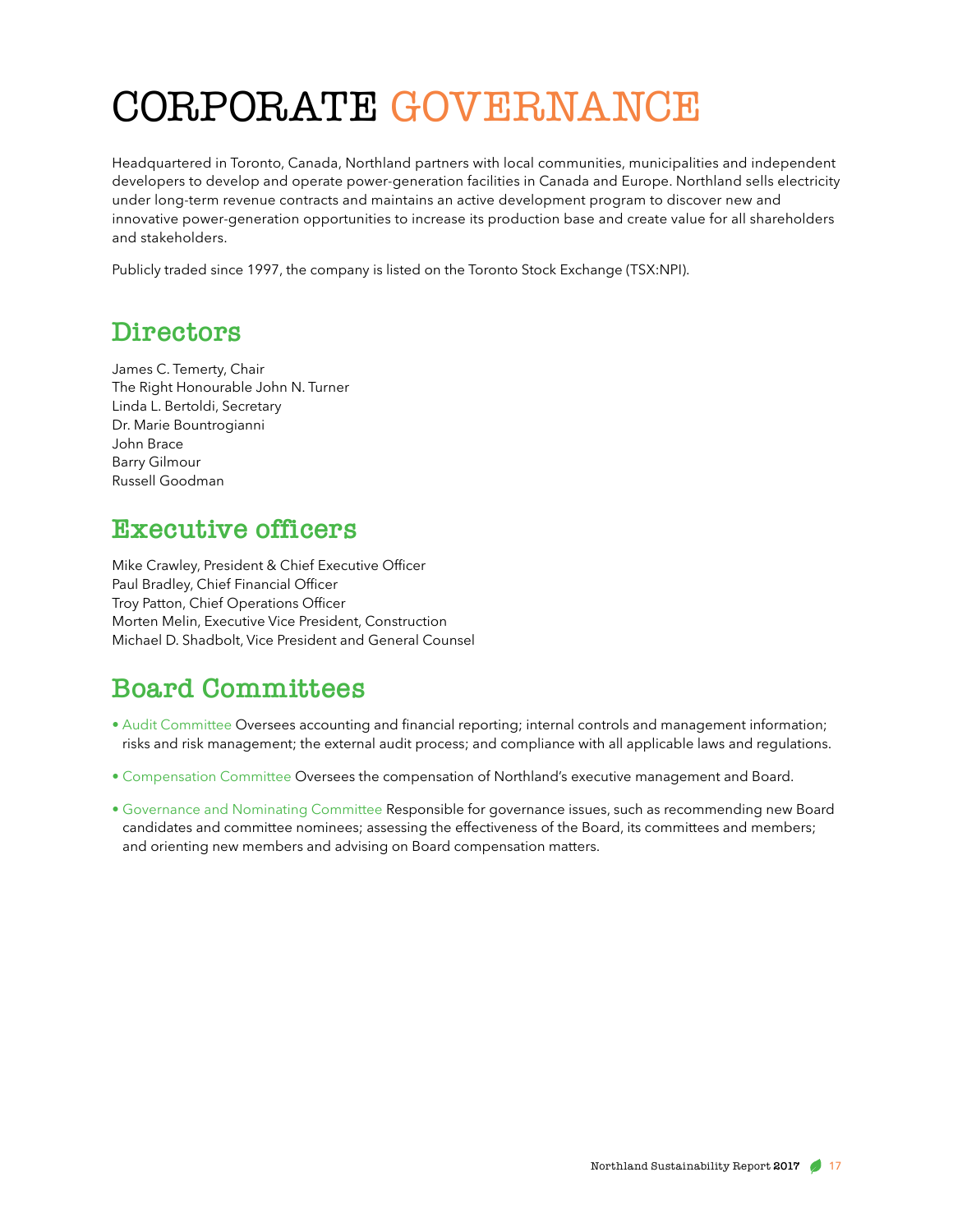# GRI INDEX

The following Index lists each GRI indicator that Northland has reported on, with its description and the page number for where that information is found within this report.

# **General Standard Disclosures - Core option**

| <b>GRI</b> indicator          | <b>Description</b>                                                                                                                                                      | <b>Location/Page</b>  |  |
|-------------------------------|-------------------------------------------------------------------------------------------------------------------------------------------------------------------------|-----------------------|--|
| <b>STRATEGY AND ANALYSIS</b>  |                                                                                                                                                                         |                       |  |
| 1                             | Statement of the most senior decision-maker                                                                                                                             | Page 4                |  |
| <b>ORGANIZATIONAL PROFILE</b> |                                                                                                                                                                         |                       |  |
| 3                             | Name of the organization                                                                                                                                                | Page 2                |  |
| 4                             | Primary brands, products and/or services                                                                                                                                | Page 2                |  |
| 5                             | Location of organization's headquarters                                                                                                                                 | Page 17               |  |
| 6                             | Number of countries where the organization operates, and/or are relevant to<br>sustainability issues                                                                    | Page 2, 8             |  |
| 8                             | Markets served                                                                                                                                                          | Page 8, 17            |  |
| 9                             | Scale of the organization                                                                                                                                               | Page 8, 17            |  |
|                               | Total number of employees by employment contract and gender                                                                                                             |                       |  |
| 10                            | Number of permanent employees by type and gender                                                                                                                        | Page 10 (partial)     |  |
|                               | Total workforce by region and gender etc.                                                                                                                               |                       |  |
| 11                            | Percentage of total employees covered by collective bargaining agreements                                                                                               | Page 10               |  |
|                               | <b>IDENTIFIED MATERIAL ASPECTS AND BOUNDARIES</b>                                                                                                                       |                       |  |
| 18                            | Process for defining report content and aspect boundaries.                                                                                                              | Page 7 (partial)      |  |
| 19                            | Material aspects identified in the process of defining report content                                                                                                   | Page 7 (partial)      |  |
| <b>STAKEHOLDER ENGAGEMENT</b> |                                                                                                                                                                         |                       |  |
| 24                            | List of stakeholder groups engaged by the organization                                                                                                                  | Page 7                |  |
| 25                            | Basis for identification and selection of stakeholders with whom to engage                                                                                              | Page 7                |  |
| <b>REPORT PARAMETERS</b>      |                                                                                                                                                                         |                       |  |
| 28                            | Reporting period for information provided                                                                                                                               | Page 7                |  |
| 30                            | Reporting cycle                                                                                                                                                         | Page 7                |  |
| 31                            | Contact point for questions                                                                                                                                             | Page 7                |  |
| 32                            | "In Accordance" option chosen                                                                                                                                           | Page 7 (partial)      |  |
| 33                            | Policy and current practice re: seeking external assurance for the report                                                                                               | Page 7 (no assurance) |  |
| <b>GOVERNANCE</b>             |                                                                                                                                                                         |                       |  |
| 34                            | Governance structure of the organization                                                                                                                                |                       |  |
|                               | Including committees, and any committees responsible for decision-making on<br>economic, environmental and social impacts                                               | Page 17 (partial)     |  |
| 36                            | Executive-level position/positions with responsibility for economic, environmental<br>and social topics, and whether they report directly to the highest governing body | Page 17 (partial)     |  |
| 38                            | The composition of the highest governance body and its committees.                                                                                                      | Page 17               |  |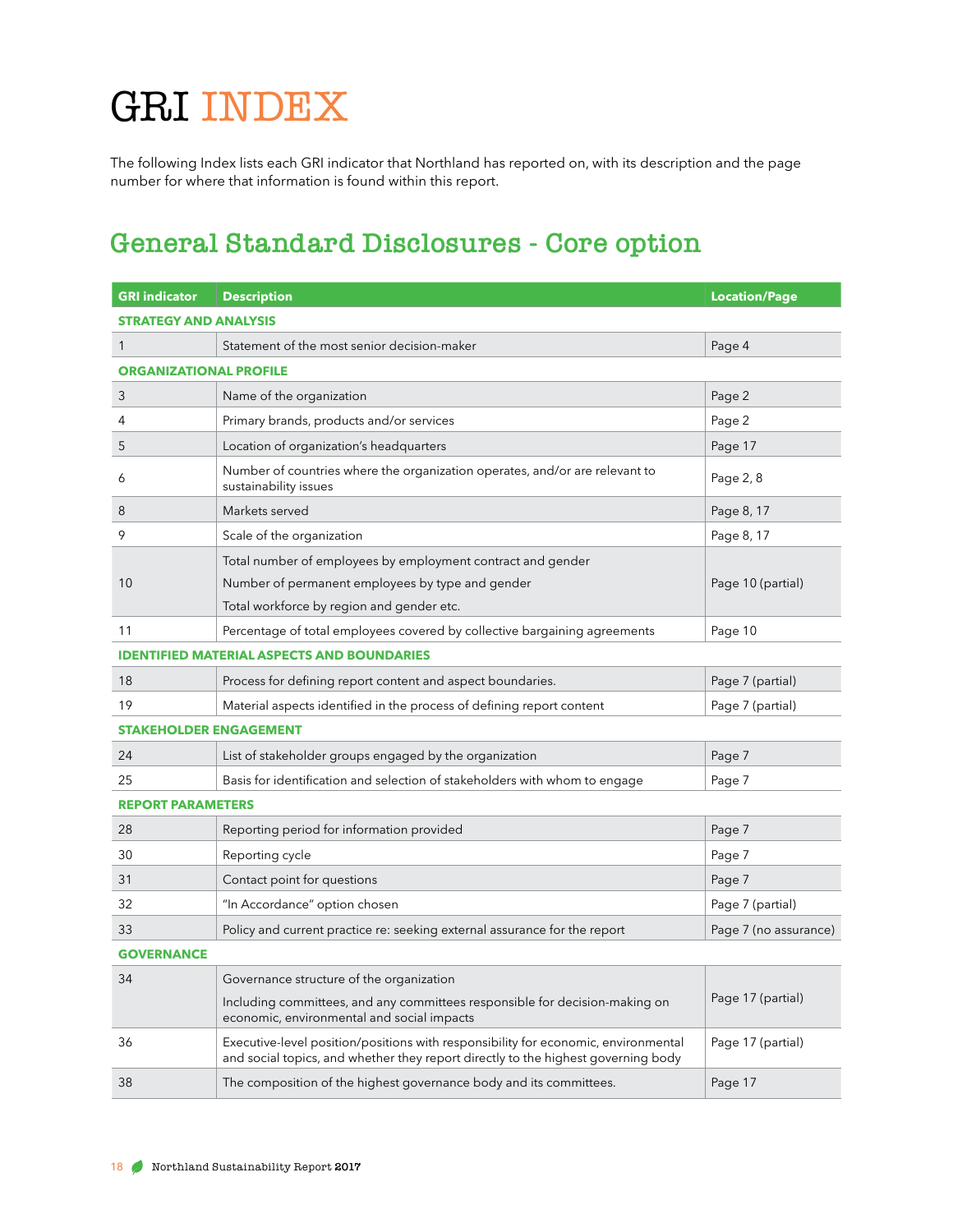| -39                         | Whether the chair is also an executive officer                                                                                                                     | Page 7           |
|-----------------------------|--------------------------------------------------------------------------------------------------------------------------------------------------------------------|------------------|
| -48                         | The highest committee or position that formally reviews and approves the<br>organization's sustainability report and ensures that all material aspects are covered | Executive Office |
| <b>ETHICS AND INTEGRITY</b> |                                                                                                                                                                    |                  |

|  |  | <b>ETHICS AND INTEGRIT</b> |  |
|--|--|----------------------------|--|
|  |  |                            |  |

| -56 | Mission, values, codes of conduct | Page 6, 10             |
|-----|-----------------------------------|------------------------|
|     |                                   | www.northlandpower.com |
|     |                                   |                        |

#### **SPECIFIC STANDARD DISCLOSURES**

#### **HUMAN RIGHTS**

| HR <sub>3</sub> | Incidents of discrimination and actions taken                                          | None        |
|-----------------|----------------------------------------------------------------------------------------|-------------|
| HR <sub>5</sub> | Operations and suppliers at risk for child labour                                      | None        |
| HR6             | Operations and suppliers at risk for forced or compulsory labour                       | None        |
| <b>HR10</b>     | Incidents /violations re rights of Indigenous peoples                                  | None        |
| HR <sub>9</sub> | Operations that have been subject to human rights review and/<br>or impact assessments | <b>None</b> |
| <b>HR12</b>     | Grievances re human rights                                                             | None        |

#### **LABOUR AND DECENT WORK**

| LA <sub>5</sub> | Workforce represented in health and safety committees                        | Page 9           |
|-----------------|------------------------------------------------------------------------------|------------------|
| LA6             | Rates of injury, occupational diseases, lost days, and absenteeism by gender | Page 9 (partial) |
| LA10            | Skills management and lifelong learning for employees                        | Page 10          |
| LA16            | Labour grievances filed, addressed, and resolved                             | None             |

#### **ECONOMIC**

| EC <sub>1</sub> | Direct economic value generated and distributed, including revenues,<br>operating costs, employee wages and benefits, donations and other<br>community investments, retained earnings, and payments to capital<br>providers and payments to governments | Page 10, 12           |
|-----------------|---------------------------------------------------------------------------------------------------------------------------------------------------------------------------------------------------------------------------------------------------------|-----------------------|
| EC <sub>2</sub> | Financial implications and other risks and opportunities due to climate change                                                                                                                                                                          | Page 12               |
| EC7             | Impact of infrastructure investments and services for public benefit                                                                                                                                                                                    | Page 11, 12 (partial) |

# **ENVIRONMENT**

| EN <sub>3</sub> | Energy consumption by primary energy source                                                                                   | Page 14       |
|-----------------|-------------------------------------------------------------------------------------------------------------------------------|---------------|
| EN <sub>8</sub> | Total water withdrawal by source                                                                                              | Page 14       |
| <b>EN15</b>     | Direct greenhouse gas emissions                                                                                               | Page 14       |
| <b>EN21</b>     | NOx, SOx and other significant air emissions by type and weight                                                               | Page 14       |
| <b>EN29</b>     | Monetary value of significant fines and non-monetary sanctions for non-<br>compliance with environmental laws and regulations | Page 13, None |

#### **SOCIAL /COMMUNITY**

| SO <sub>3</sub> | Number and percentage of operations assessed for risks related to<br>corruption and the risks identified | <b>None</b> |
|-----------------|----------------------------------------------------------------------------------------------------------|-------------|
| SO <sub>5</sub> | Confirmed incidents of corruption and actions taken                                                      | <b>None</b> |
| SO <sub>7</sub> | Legal actions for anti-competitive behaviour, anti-trust, and<br>monopoly practices                      | None        |